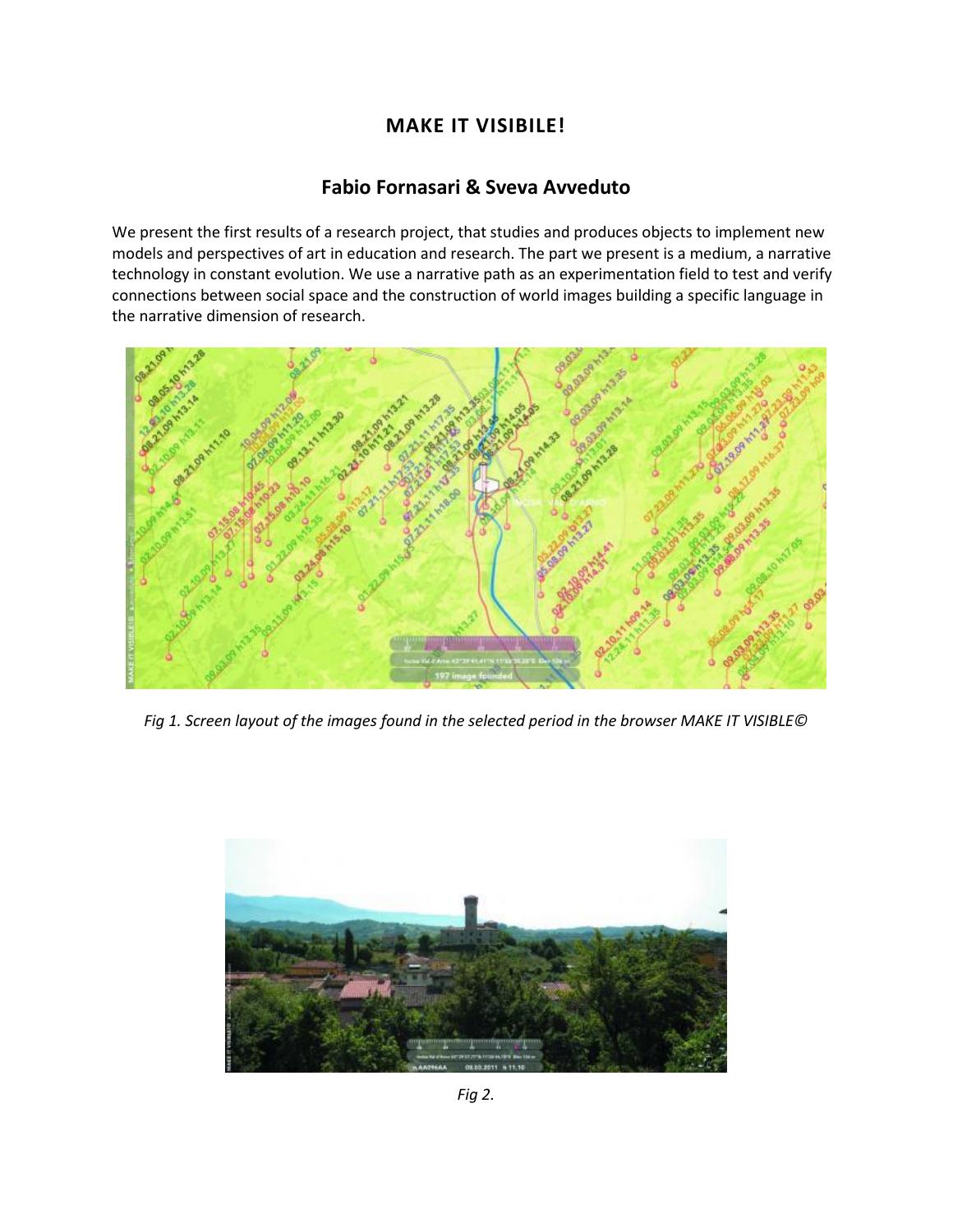

*Fig 3. A confirmation of what is supposedly from the reading of images. The internal roads in the country are organized on the visual center of the tower. Another highlight from the series of photos: unmarked roads are reconstructed from the vision of episodic photographers that load on the network.*

There are questions that we attempt to answer since a long time. What are the real challenges of contemporary art? What are its relations with society, history, culture, science and technology?

Where will our "obsession" for interactivity and technology lead us? After the consumer society and the era of communication, does art still contribute to the emergencies of a rational society? How art resists dominant homologation? Where is the conscience? And then, how do we remember?

Science approaches results by theorems, almost aphorisms, the literature builds sinuous prose. But sometimes the opposite can be true and the language of science is almost poetry. Art communicates with us through a visual and tactile thinking. All this revolves around one goal: to enlighten the reality, make it perceptible to our senses.

The task of this work is just that: to make visible our "conscience" settled into the Net, following its tracks into "a time".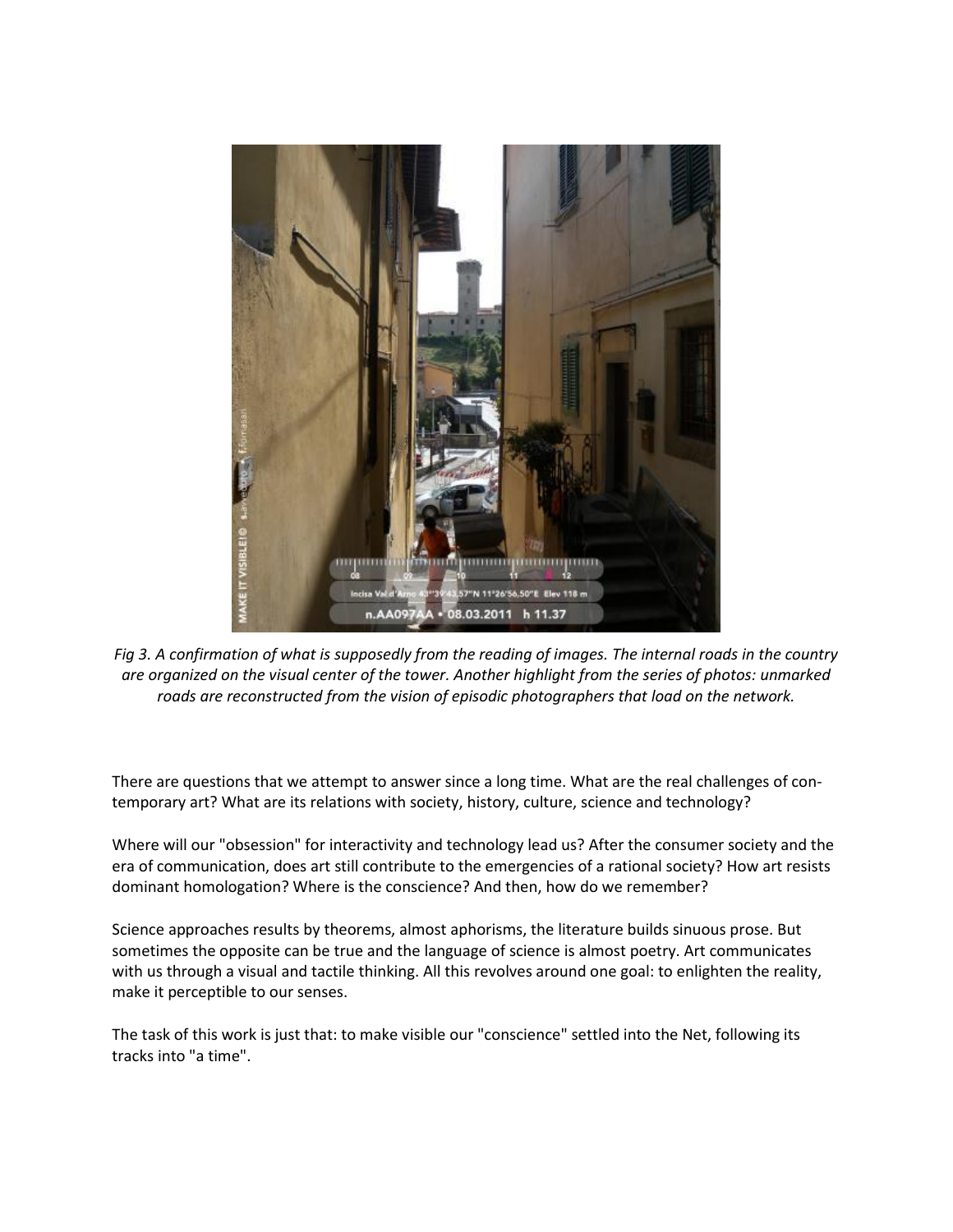Making the invisible of science visible, occupies a good part of contemporary physics and astrophysics at first through the inductive reasoning, then through technology. Making reality more visible through technological and artisctic tools is part of our work.

Explainig what we intend to do could be very simple: a search engine that operates on a stock of images uploaded to the Net, and aggregates them in "paths" that are tied to space and time. But we believe it is interesting to argue the meaning of an operation that sees the world as a building site that produces images in continuous construction.

This work stems from a simple idea: it is impossible for humans to understand their long history without being aware of how over time they came together around the forms of consciousness that are the result of continuous sedimentation.

This is what in general we call culture.

In the formation of culture, has had a significant role both the study of the reality of things, and the making a series of conceptual tools that have led to the identification of samples, examples and models that, once defined and verified, we have been able to use as samples, as a real measurement system to watch and observe everything around us according to this ideal.

The encyclopedia and the museum have been considered the two major conceptual tools, real architectures that have the task of giving structure to knowledge, make it visible and shared for a common review, to represent the models to be used to make comparisons.

The reality in all its forms can be measured and subjected to reference models.

This view of knowledge and culture is coupled with a vision of science ready to prove everything through the experimental method, towards a unique result. Since several decades we have a different awareness: science is not able to provide conclusive evidences, it is always falsifiable. Rather it is a means to understand the world and the universe around us, and then it adjusts continuously (Tattersall 2008).

If we intend to think about the history of culture, of mankind and its step on the skin of the planet, there are no experiments to conduct. Only one thing is possible: we can only observe the traces left behind, and put into a continuous relationship past and present. An interpretation that has a relational attitude: only through a system of qualitative and quantitative comparisons of the traces, you can have an interpretation of cultural history (Diamond 2006).

The styles of scientific and humanistic thought require mutual interpenetration.

There is no discontinuity in what happens around us. The idea that science and philosophy or, more generally, all the humanities are separate, falls into an old approach that divides fields of science and reasoning, that has no sense nowdays.

Technology is designed as a means to reach an end (Brian Arthur 2011) and in this sense, language is a technology which in turn uses other technologies. What we learned is that all technologies are set all togheter. Are not conluded in their external form, but there is continuity with other technologies included in them, combined.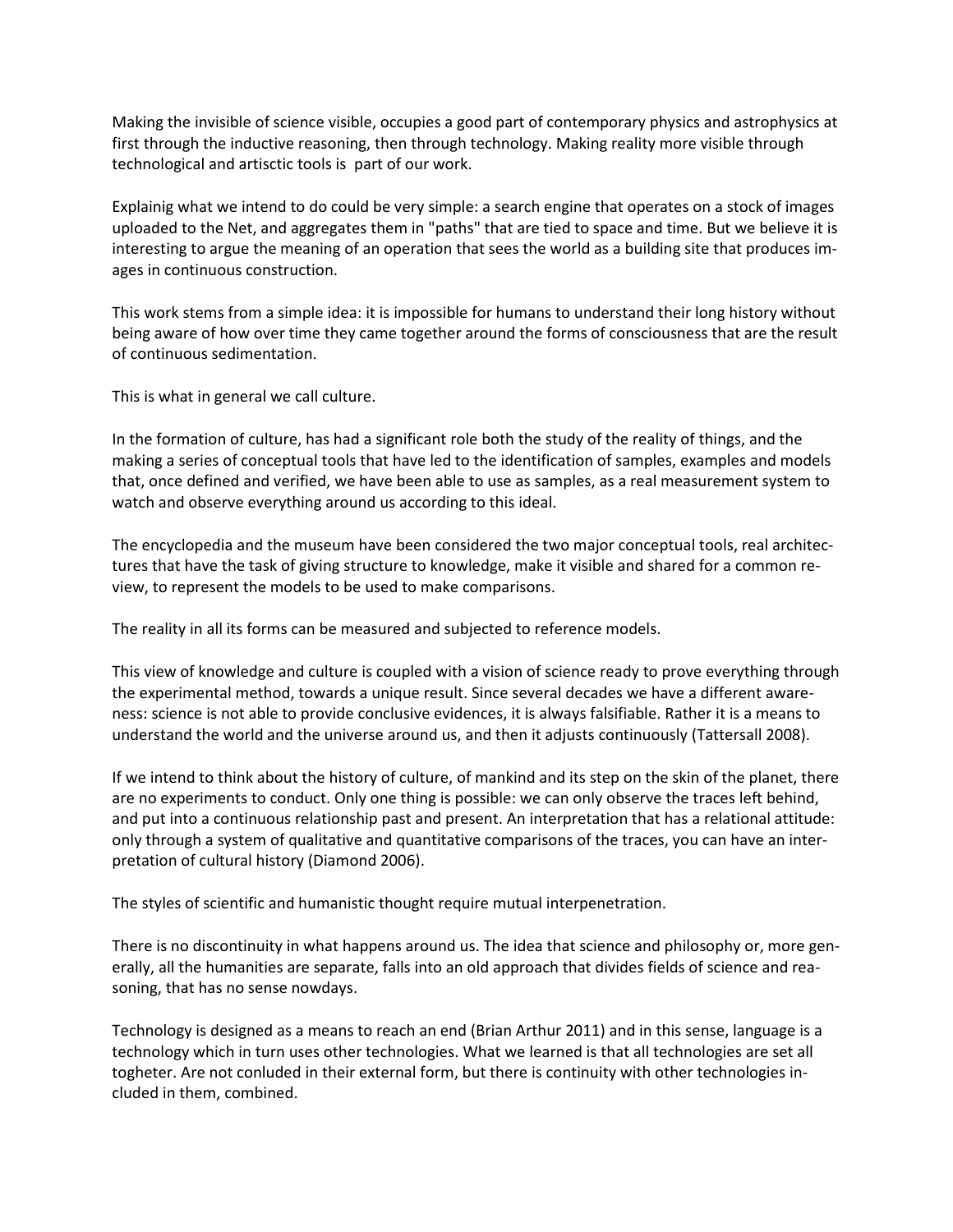For technology we mean a combination of knowledge, practices, techniques that come from applied science, communication and art.

In this sense we can say that we are writing more and more using technologies. And we also refer to technology when we talk about images: those related to the production of photographs, those related to the loading of them in the various social networks or institutional sites that host them. We refer to them also when we use a tool that allows us to navigate this body of images over time, associated with the space in which they were produced. Google Earth or Picasa, for example.

We're not talking about a hard technology, a technology that tends to overcoming the idea of "human" in a key of "body". We are rather thinking of a software, a search engine that thinks for us, and with us, the way we look at things stored in the Net. We are no longer in a time where you must fill out the Net of contents, but in a time where you have to work on the quality of landscape produced. You must make your way through this vast sea of contents uploaded on the Net.

After all, the sense of this work is to provide a tool to reconstruct the tracks within the historical context of the visions in the network path, and how this activity leaves us a legacy to continue to live the present and the future of our dwelling in the world.

Facing through pictures, routes and maps of the most interesting topics appeared on the Net. Following the joints of the medium over time, its constants and its evolutions. These are the aims of Make it visible, an atlas that seeks to make explicit the links of the vision, to look at the world with technology, geography, travel, literature, theater and other media, as well as with social relations, spaces, rituals. In other words, the consciousness of a place. This work establishes links and correspondences between images, photographs and geography, related to a time that is not just accumulation, but that can be browsed, scrolled and get across. Like a time machine for the visions.

The nature of this work would be to tracing a path.

A road in the visual consciousness of the world. The place of consciousness is the dynamic life of the whole person or the whole animal immersed in life itself.

Human experience is never alone: it takes place in the world with other individuals. The process of consciousness, as that of life, is a dynamic process that involves the world. We are at home in our surroundings. We are out of our heads.

Science, just like history. It can not be taken for granted, firm, fixed. The historical discourse is never born, it always starts again anew.

Why this focus on time, history and its way of developing?

Technology is the result of project, of design, and any technology, any design process is defined first of all in relation to time and place in which it was produced.

The pictorial turn is also well established: the images are considered by any science and discipline a proper language, turning upside down the view that considered images as somewhat misleading, as bearers of a degraded knowledge (Mitchell, 2007)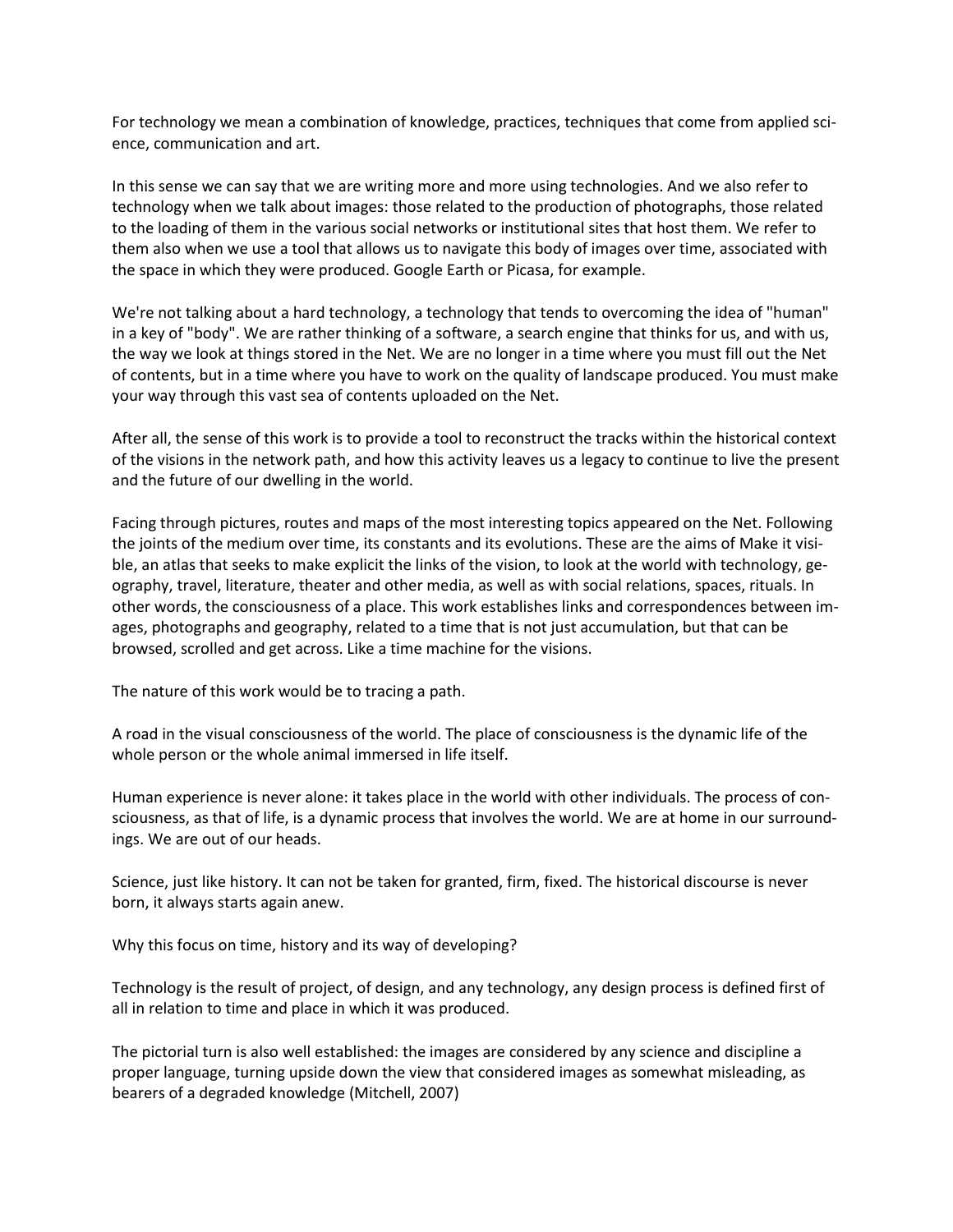This change has now led to a simultaneous presence, visible to anyone, of the drawer full of photographs taken on the planet.

The meaning of the images is intimate and internal to the same image. But today we are interested in having the perception of a consciousness that is shown in the world and on the world.

Once the photos were just "snapshots". Today the use of geo photos made the same world a " snapshot". But living the instant removes time. And it is his limit. It leads to forget to put the space of vision in the appropriate time.

What is needed is a thought that may find in a technology a tool to make sure that all this does not become a trash for narcissistic images, but the image of same consciousness of the world. Metaphrasing-Wittgenstein: if he tinks that the human body is the best image of the human soul, then the collection of visions of Panoramio, taken as a "corpus", that is the selection and organization of the whole "corpora" that have a qualitative relationship, is the image of the consciousness of those who live in a place.

An image, produced as a thought full of meaning, emerges only if you keep the whole body immersed in its environment, dynamically.

If the avatar embodies our being in the Net taking us away from our real body, the many visions that each of us now deposited in the Net, in the "virtual" (digital) dimension of planet Earth, are more and more referring to the reality of personally experienced situations, in other words are pieces of consciousness that join with those of others within a timeless mosaic, that has lost the very idea of time. The reality in all its forms can be measured and subjected to reference models.

For centuries we have discussed the idea of presence and the idea of simulation and simulacrum.

In the act of depositing a visual memory, the idea of presence is already inherent in the vision that allows to offer the image the vision to everybody, on the one hand narcissistically, and on the other as evidence of an act of conscience and an act of living and inhabiting.

We are no longer at the dawn of that time. We are inside its adolescence. We are growing inside that time, and on growing we feel the need to organize things differently. To compute, for example.

But which images are we talking about?

We are not taking care here of images of high cultures, of painting, for example, but of the images produced on travelling, the images associated to leisure, to a glance made free from the history of photography.

In this sense, the idea of continuity, vicinity, fractures and survival, that, after Warburg, we applie to the world of images, changes its status as images are often linked to the daily visions or visions of the sublime (meaning the emphatic visions that the public shares on the Net, for example those of sunsets. The landscape reinterpreted in a postcard). People shoot pictures having in mind images taken by others, that often become survivors in their visions. Images shared and participated.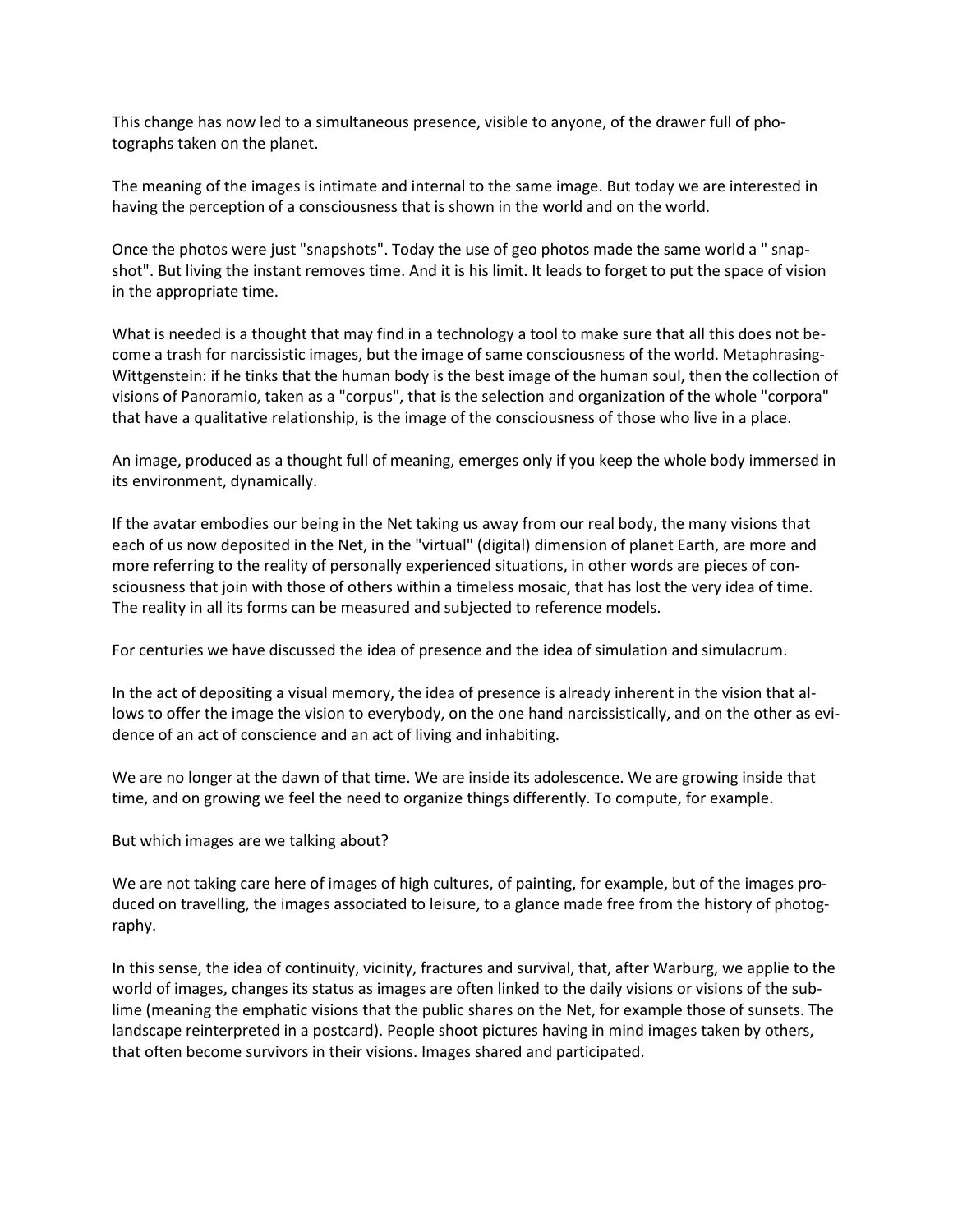The images speak and make us speak. Always. But the images uploaded to the Net, are not a synthesis, are things not acts. Acts performed by anyone, without giving them any merit. Thanks to the Net and its resources, this is the time that seems to have given at least one answer to the problem of becoming visible. At the beginning of the third millennium, this need has been solved for any representation. If for someone the goal is then to see everything, but also to have everything, for the anonymous crowd it is just to be seen (Virilio, 2005).

All this is now possible and it is even more not only as an opportunities but also as an experience.

The word experience includes thinking, feeling, as is manifested in the perception of the world before us.

The earth, our planet, thanks to technology has become a thinking thing. Our consciences are intertwined, interconnected. But we need historicizing in order to build a sense of all this thinking, remembering, otherwis it is nothing more than background noise.

Any science can not do without using the tools needed to perform research.

These instruments are the result of sedimentation of intelligence applied to building them. In other words of technology.

In front of an image, we are always facing the time (Didi-Huberman, 2000).

Looking at pictures in the Net is like looking at the frame of an open door: it is not hiding anything.

Any image, as recent it may be, finds a re-signification through time. The image becomes the object of a special obsession that binds its meaning to a past that constantly reconfigures it. This happens for every single image placed on the Net.

The construction of meaning in memory, builds up a new meaning to the viewer. It puts at stake the consciences of the beholder and of the picture felt as consciousness, as perceptive experience that represents the world as it has been seen.

Perhaps what we are presenting in the end is the disease which claims to be his own therapy: look, see, recognize!